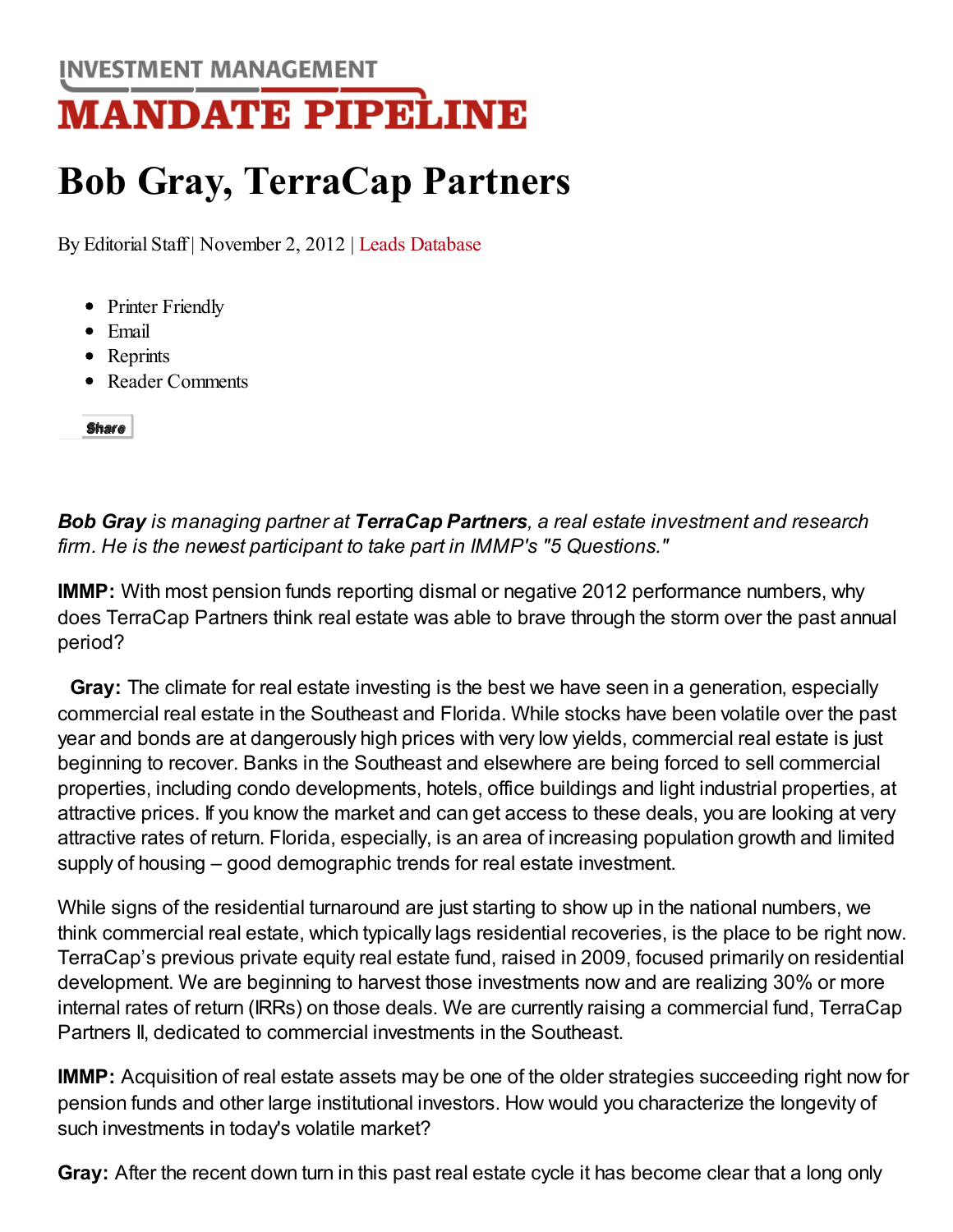position can compromise returns especially if leverage is applied. At TerraCap we use limited to no leverage and have been buying as levels equal to 25%-50% of replacement costs. Our low basis replaces the need for leverage in order to attain returns in excess of 20%. This creates a strong defensive capital structure. Due to our low basis we are able to be more competitive with lease rates and will always be able to offer attractive rates against existing or new product. Selfliquidating funds that buy when the markets are soft and are active sellers during the up-cycle are best positioned for higher returns. Liquidation strategies of five to seven years such as TerraCap's tend to maximize returns and minimize long term market risk and exposure.

IMMP: Recent attraction to infrastructure can be seen by larger pension funds such as the California State Teachers' Retirement System. Do you think this is a right move for long-term investors?

Gray: I think what you are seeing with some institutional investors is a shift from stocks and bonds into more private equity, hard asset classes in order to meet their return requirements. Infrastructure is a good example of this. As the commercial real estate market begins to come back, new businesses and growing cities and towns will demand improved infrastructure and state and local governments will partner with the private sector to get these done. The trend towards infrastructure investing is another sign that institutional investors, after having been hit hard when the housing bubble burst, are stepping back into real estate investing.

IMMP: What trends is TerraCap seeing from its institutional and private clients? Why do you think this happening right now?

Gray: As mentioned before, we see institutional clients taking a very hard look at real estate investing; especially distressed real estate opportunities that help them meet their return objectives. Recent history and investment options are guiding institutions to evaluate alternative investments. Hard assets such as real estate in a recovering environment can act as a hedge against anticipated inflation while presenting strong returns to help groups offset realized or perceived losses or flat years. Institutions, especially pension funds are being very selective about which managers they choose and the risk profiles of the real estate funds they invest in. Many institutions are still very risk averse and do not want managers to use a lot of leverage.

IMMP: With Election Day just around the corner, which candidate do you think will have the most impact on the institutional investment world as we know it today?

Gray: Whoever the next president is must recognize the value of the private sector and the role it plays in job creation. Motivating small business and entrepreneurs is critical – this would include protecting lower taxes for those who invest in our economy (Capital Gains) and employer related taxes for those who are leaders and job creators. A broader net will have a much more positive impact than taxing the few. If motivated effectively, job creators can and will create millions of jobs in America, which will in return fuel economic growth.

For more information on related topics, visit the following: